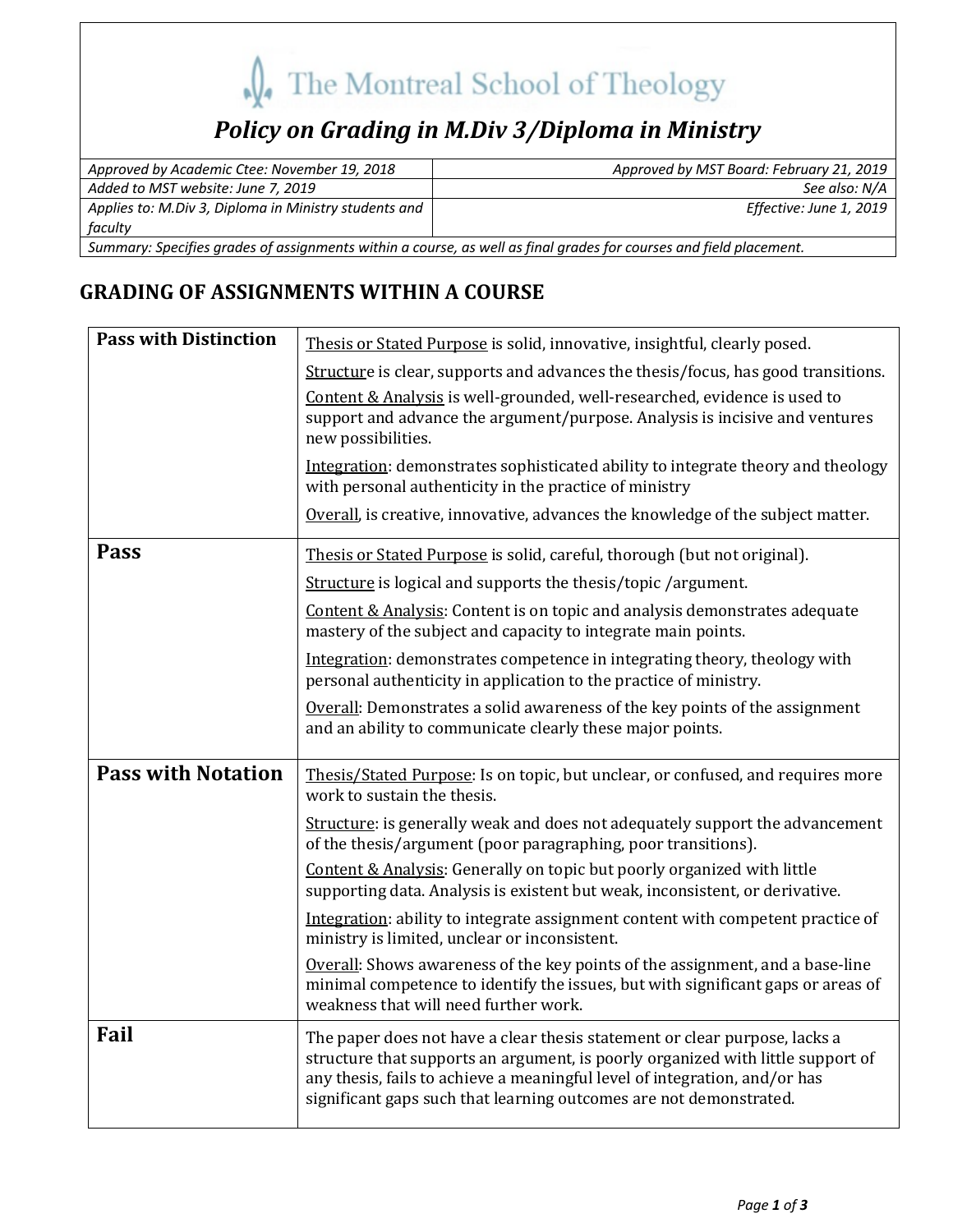A course instructor may, at his or her discretion, return an assignment to a student for additional work if that assignment has received a grade of "Pass with Notation" or a grade of "Fail." In such circumstances, it is expected that the student will complete the additional work on the timelines provided by the instructor.

#### **FINAL GRADES FOR COURSES**

| <b>Pass with Distinction</b> | A student's work in all elements of the course (assignments, in-class work, field<br>placement-based work, and integration with the practice of ministry) meets all<br>identified learning objectives at a level deemed exceptional. Exceptional work<br>demonstrates competency in all identified learning goals, and also exhibits<br>originality, advanced integration, competency in the discipline's relatedness to<br>ministry, and creativity. |
|------------------------------|-------------------------------------------------------------------------------------------------------------------------------------------------------------------------------------------------------------------------------------------------------------------------------------------------------------------------------------------------------------------------------------------------------------------------------------------------------|
| <b>Pass</b>                  | A student's work meets all the key identified learning outcomes for the course.<br>Student's work demonstrates competency, and capacity to integrate course<br>learning into the practice of ministry.                                                                                                                                                                                                                                                |
| Pass with<br>Notation*       | A student's work meets most, but not all, of the key identified learning<br>outcomes for the course or A student's work meets the key identified learning<br>outcomes, but with a quality that is marginal in most key areas. This indicates<br>area of concern about the student's overall capacity for ministry.                                                                                                                                    |
| Fail                         | A student's work has failed to meet the minimum required learning outcomes<br>for the course or a student has not completed the course requirements.                                                                                                                                                                                                                                                                                                  |

\*Note that in order to successfully complete the M.Div. program or the Diploma in Ministry, a student may have not more than one course with a final grade of "Pass with Notation."

#### **FINAL GRADES FOR THE FIELD PLACEMENT**

The Field Placement is graded on a continuum of Fail, Pass, and Pass with Distinction, according to the following rubric, and this evaluation is provided by the Director of Pastoral Studies. Students must have a grade of at least "Pass" to successfully complete the M.Div. or Diploma in Ministry.

| <b>Pass with Distinction</b> | The student's work shows an exceptionally high level of creative thought, self-<br>reflection, and growth in meeting the key learning objectives of the Field<br>Placement and the particular goals of the student's Learning Contract                                                                                                                                                                        |
|------------------------------|---------------------------------------------------------------------------------------------------------------------------------------------------------------------------------------------------------------------------------------------------------------------------------------------------------------------------------------------------------------------------------------------------------------|
| <b>Pass</b>                  | The student's work shows a satisfactory to good grasp of all the key learning<br>objectives and goals of the Field Placement, as indicated in the Field Placement<br>syllabus. The student may have one or two areas that will require further<br>attention in the first years of ministry to reach competence. (These will be<br>noted in the final evaluation written by the Director of Pastoral Studies.) |
| Fail                         | The student's work shows insufficient grasp of many or most of the key learning<br>objectives and Goals of the Field Placement, as indicated in the Field Placement<br>syllabus.                                                                                                                                                                                                                              |